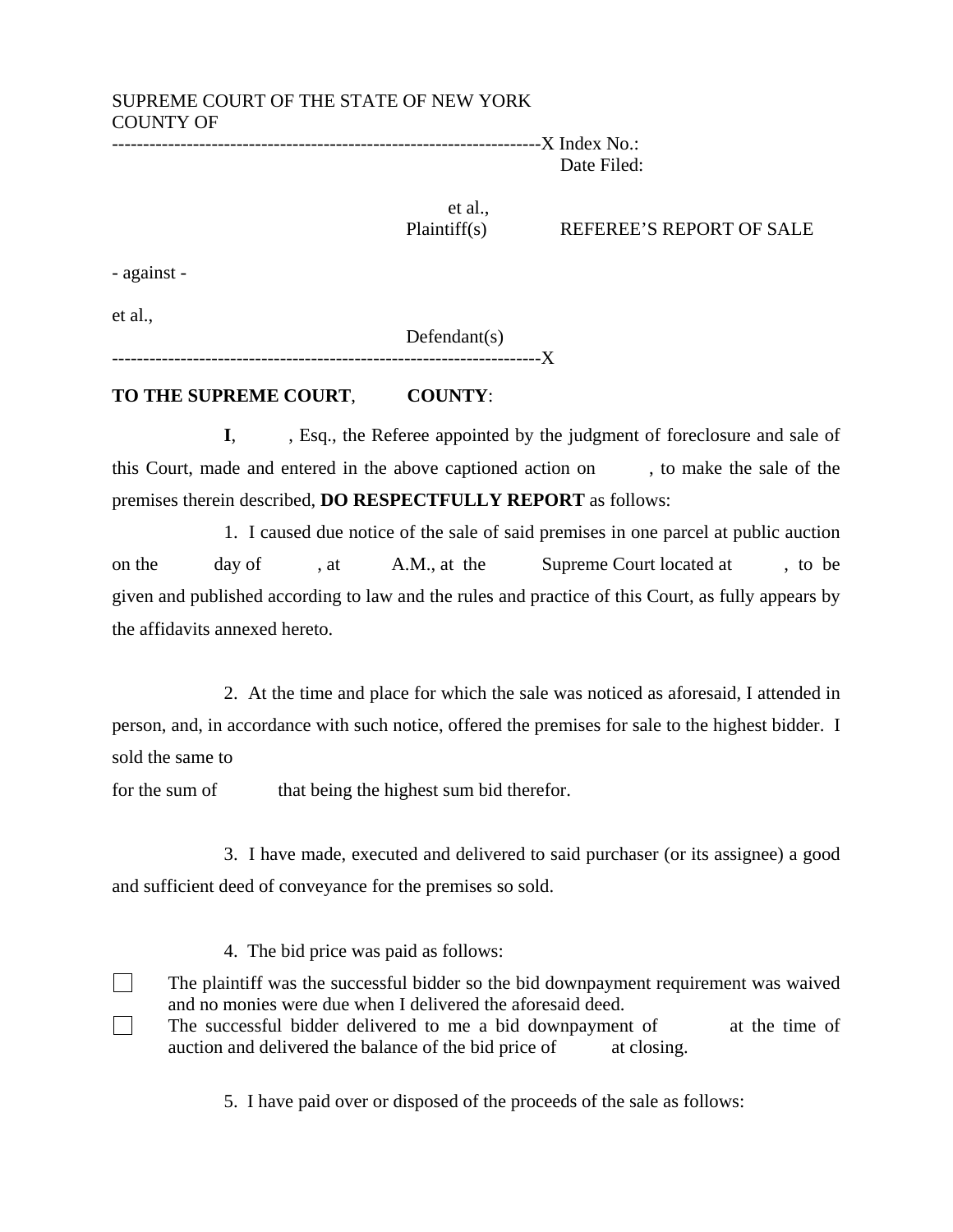FIRST: I have paid to , the attorneys for the Plaintiffs, the sum of on account of the amount due on the Note and Mortgage which this action was brought to foreclose, and directed to be paid by the aforesaid judgment. The receipt of the attorneys for the Plaintiffs is annexed hereto.

SECOND: I have paid to , the attorneys for the Plaintiffs, the sum of for the costs and disbursements allowed to the Plaintiffs by the aforesaid judgment.

THIRD: I have disbursed the sum of for advertising expenses allowed by said judgment. Bills for said advertising expenses are annexed hereto.

FOURTH: I have paid the sum of for real estate taxes, assessments, water charges and sewer rents which were liens on the premises at the time of said sale. Receipts therefor are annexed hereto.

FIFTH: I have retained for my fees, the sum of

6. Deficiency/Surplus is computed in my annexed statement which is incorporated herein.

This report is respectfully submitted.

 $\frac{1}{\sqrt{2}}$  ,  $\frac{1}{\sqrt{2}}$  ,  $\frac{1}{\sqrt{2}}$  ,  $\frac{1}{\sqrt{2}}$  ,  $\frac{1}{\sqrt{2}}$  ,  $\frac{1}{\sqrt{2}}$  ,  $\frac{1}{\sqrt{2}}$  ,  $\frac{1}{\sqrt{2}}$  ,  $\frac{1}{\sqrt{2}}$  ,  $\frac{1}{\sqrt{2}}$  ,  $\frac{1}{\sqrt{2}}$  ,  $\frac{1}{\sqrt{2}}$  ,  $\frac{1}{\sqrt{2}}$  ,  $\frac{1}{\sqrt{2}}$  ,  $\frac{1}{\sqrt{2}}$ 

Dated:

Referee

## **STATEMENT OF REFEREE**

Amount due on the Note and Mortgage, as per judgment

Interest from , date of judgment to

Paid for taxes

Referee's fees

Advertising expenses

Plaintiff's costs and allowance

Tax stamps on deed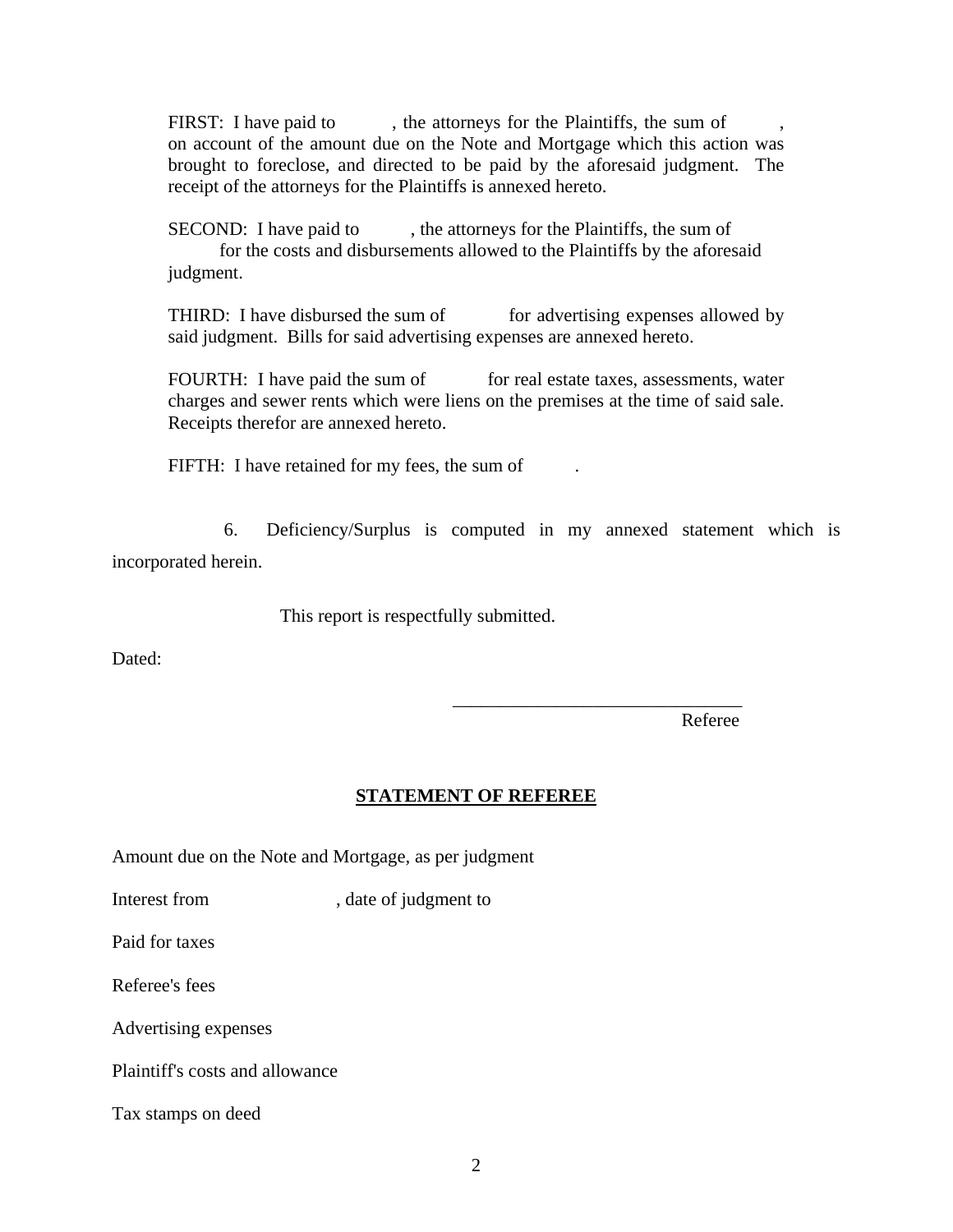| Deficiency/Surplus                                       |  |
|----------------------------------------------------------|--|
| Amount paid to, or bid by, Plaintiffs (total bid amount) |  |
| Total Amount Due under the Judgment                      |  |
| <b>Other Allowable Expenses</b>                          |  |
| <b>NYC Real Property Transfer Tax</b>                    |  |